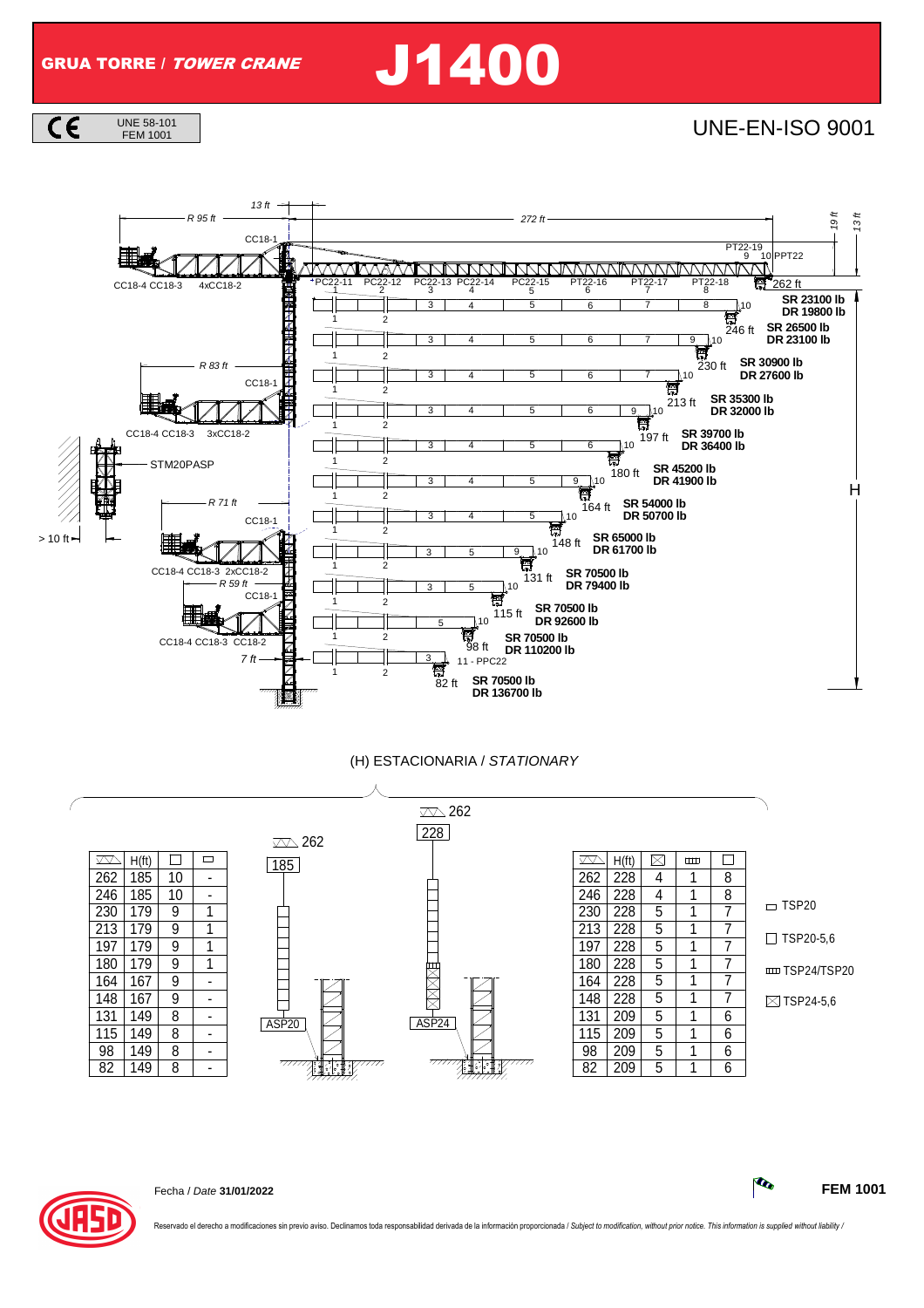|      | <b>CARGAS / LOADS</b> |       |                                                      |       |       |       |       |       |       |       |       |       |       | J1400 |
|------|-----------------------|-------|------------------------------------------------------|-------|-------|-------|-------|-------|-------|-------|-------|-------|-------|-------|
| فہم  | ST-SR<br>(lb)         |       | Cargas máximas / Maximum loads<br>ST - SR - 70500 lb |       |       |       |       |       |       |       |       |       |       |       |
|      | 70500 lb              |       | Alcance del gancho [ft] / Hook reach [ft]            |       |       |       |       |       |       |       |       |       |       |       |
| [ft] | $@$ (ft)              | 66    | 82                                                   | 98    | 115   | 131   | 148   | 164   | 180   | 197   | 213   | 230   | 246   | 262   |
| 262  | 107                   | 70500 | 70500                                                | 70500 | 65400 | 56000 | 48700 | 42900 | 38100 | 34100 | 30700 | 27900 | 25300 | 23100 |
| 246  | 111                   | 70500 | 70500                                                | 70500 | 67800 | 58100 | 50600 | 44500 | 39600 | 35500 | 32000 | 29000 | 26500 |       |
| 230  | 116                   | 70500 | 70500                                                | 70500 | 70500 | 61300 | 53400 | 47100 | 42000 | 37600 | 34000 | 30900 |       |       |
| 213  | 119                   | 70500 | 70500                                                | 70500 | 70500 | 63400 | 55300 | 48800 | 43500 | 39000 | 35300 |       |       |       |
| 197  | 121                   | 70500 | 70500                                                | 70500 | 70500 | 64400 | 56200 | 49600 | 44200 | 39700 |       |       |       |       |
| 180  | 123                   | 70500 | 70500                                                | 70500 | 70500 | 65800 | 57400 | 50700 | 45200 |       |       |       |       |       |
| 164  | 130                   | 70500 | 70500                                                | 70500 | 70500 | 69900 | 61100 | 54000 |       |       |       |       |       |       |
| 148  | 137                   | 70500 | 70500                                                | 70500 | 70500 | 70500 | 65000 |       |       |       |       |       |       |       |
| 131  | 131                   | 70500 | 70500                                                | 70500 | 70500 | 70500 |       |       |       |       |       |       |       |       |
| 115  | 115                   | 70500 | 70500                                                | 70500 | 70500 |       |       |       |       |       |       |       |       |       |
| 98   | 98                    | 70500 | 70500                                                | 70500 |       |       |       |       |       |       |       |       |       |       |
| 82   | 82                    | 70500 | 70500                                                |       |       |       |       |       |       |       |       |       |       |       |

| $\sqrt{77}$ | ST-DR<br>(lb) |        | Cargas máximas / Maximum loads<br>ST - DR - 141100 lb |        |       |       |       |       |       |       |       |       |       |       |
|-------------|---------------|--------|-------------------------------------------------------|--------|-------|-------|-------|-------|-------|-------|-------|-------|-------|-------|
| $\Box$      | 141100 lb     |        | Alcance del gancho [ft] / Hook reach [ft]             |        |       |       |       |       |       |       |       |       |       |       |
| [ft]        | $@$ (ft)      | 66     | 82                                                    | 98     | 115   | 131   | 148   | 164   | 180   | 197   | 213   | 230   | 246   | 262   |
| 262         | 56            | 118400 | 92100                                                 | 74600  | 62100 | 52700 | 45400 | 39600 | 34800 | 30800 | 27400 | 24500 | 22000 | 19800 |
| 246         | 58            | 122600 | 95500                                                 | 77400  | 64500 | 54800 | 47200 | 41200 | 36300 | 32200 | 28700 | 25700 | 23100 |       |
| 230         | 60            | 129000 | 100600                                                | 81600  | 68100 | 58000 | 50100 | 43800 | 38600 | 34300 | 30700 | 27600 |       |       |
| 213         | 62            | 133200 | 103900                                                | 84400  | 70500 | 60100 | 52000 | 45500 | 40100 | 35700 | 32000 |       |       |       |
| 197         | 63            | 135100 | 105500                                                | 85800  | 71700 | 61100 | 52800 | 46300 | 40900 | 36400 |       |       |       |       |
| 180         | 64            | 138000 | 107800                                                | 87600  | 73300 | 62500 | 54100 | 47400 | 41900 |       |       |       |       |       |
| 164         | 68            | 141100 | 114400                                                | 93200  | 78000 | 66600 | 57800 | 50700 |       |       |       |       |       |       |
| 148         | 72            | 141100 | 121500                                                | 99100  | 83100 | 71100 | 61700 | –     |       |       |       |       |       |       |
| 131         | 79            | 141100 | 134800                                                | 110200 | 92600 | 79400 |       |       |       |       |       |       |       |       |
| 115         | 79            | 141100 | 134800                                                | 110200 | 92600 |       |       |       |       |       |       |       |       |       |
| 98          | 79            | 141100 | 134900                                                | 110200 |       |       |       |       |       |       |       |       |       |       |
| 82          | 80            | 141100 | 136700                                                |        |       |       |       |       |       |       |       |       |       |       |



Reservado el derecho a modificaciones sin previo aviso. Declinamos toda responsabilidad derivada de la información proporcionada / Subject to modification, without prior notice. This information is supplied without liabili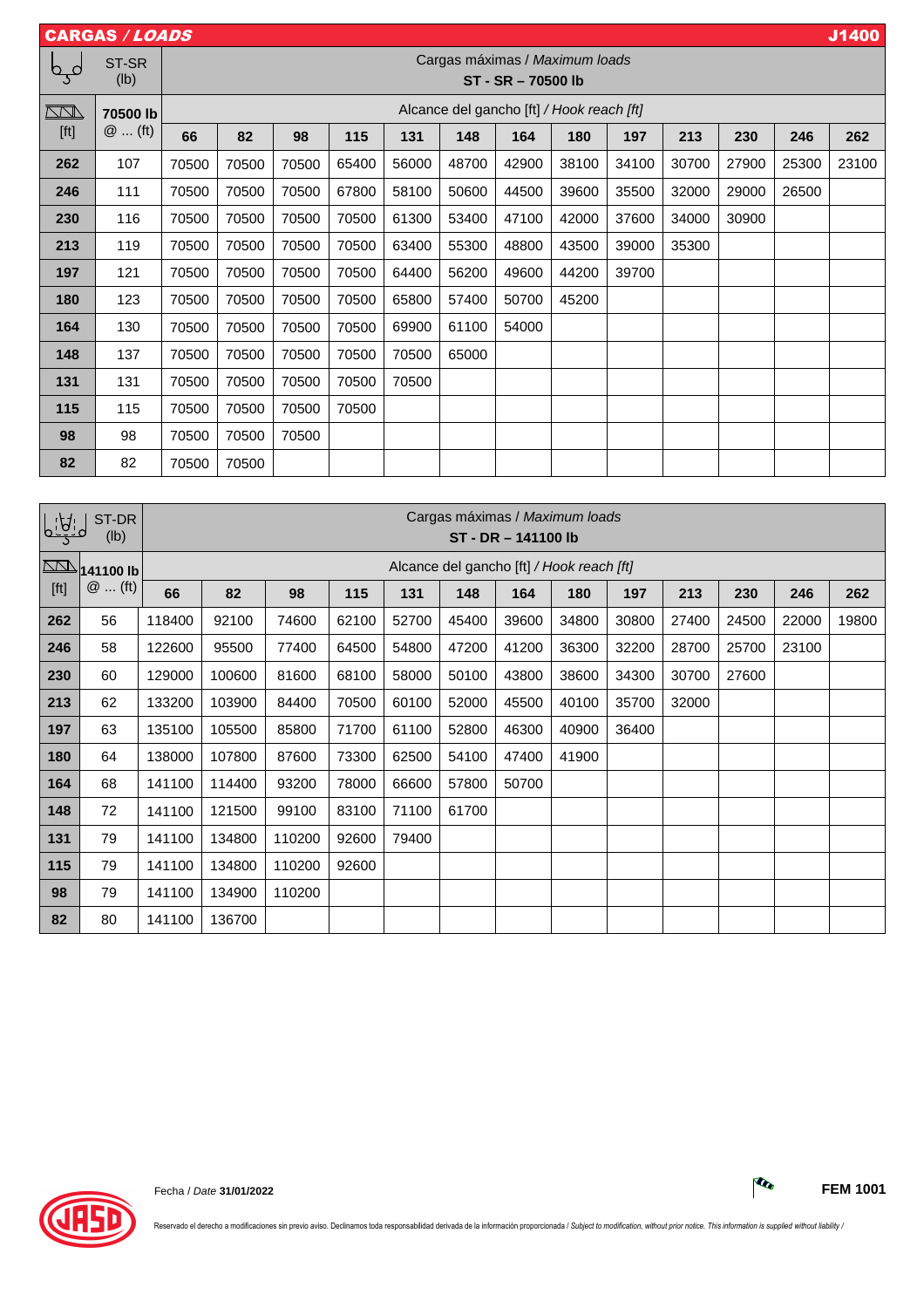

| sa                           |                                                          | Y<br>480V 60Hz                                                                              |                              |
|------------------------------|----------------------------------------------------------|---------------------------------------------------------------------------------------------|------------------------------|
| <b>OG6007VF</b><br>3 x 15 kW | <b>TC3360VF</b><br>24,3 kW                               | EC15076VF: AMPERAGE = 286 A<br>EC18094VF: AMPERAGE = 318 A                                  |                              |
| 00,7<br>r/min<br>sl/min      | 70500 lb<br>0196<br>ft/min<br>141100 lb<br>098<br>ft/min | WWW<br><b>SR</b><br>1496 ft<br>$H \leq$<br><b>DR</b><br>748 ft<br>H<br>3809 ft<br>$\bullet$ | $\overline{\mathbf{1}}$<br>⋒ |



Fecha / Date **31/01/2022 FEM 1001**

Reservado el derecho a modificaciones sin previo aviso. Declinamos toda responsabilidad derivada de la información proporcionada / Subject to modification, without prior notice. This information is supplied without liabili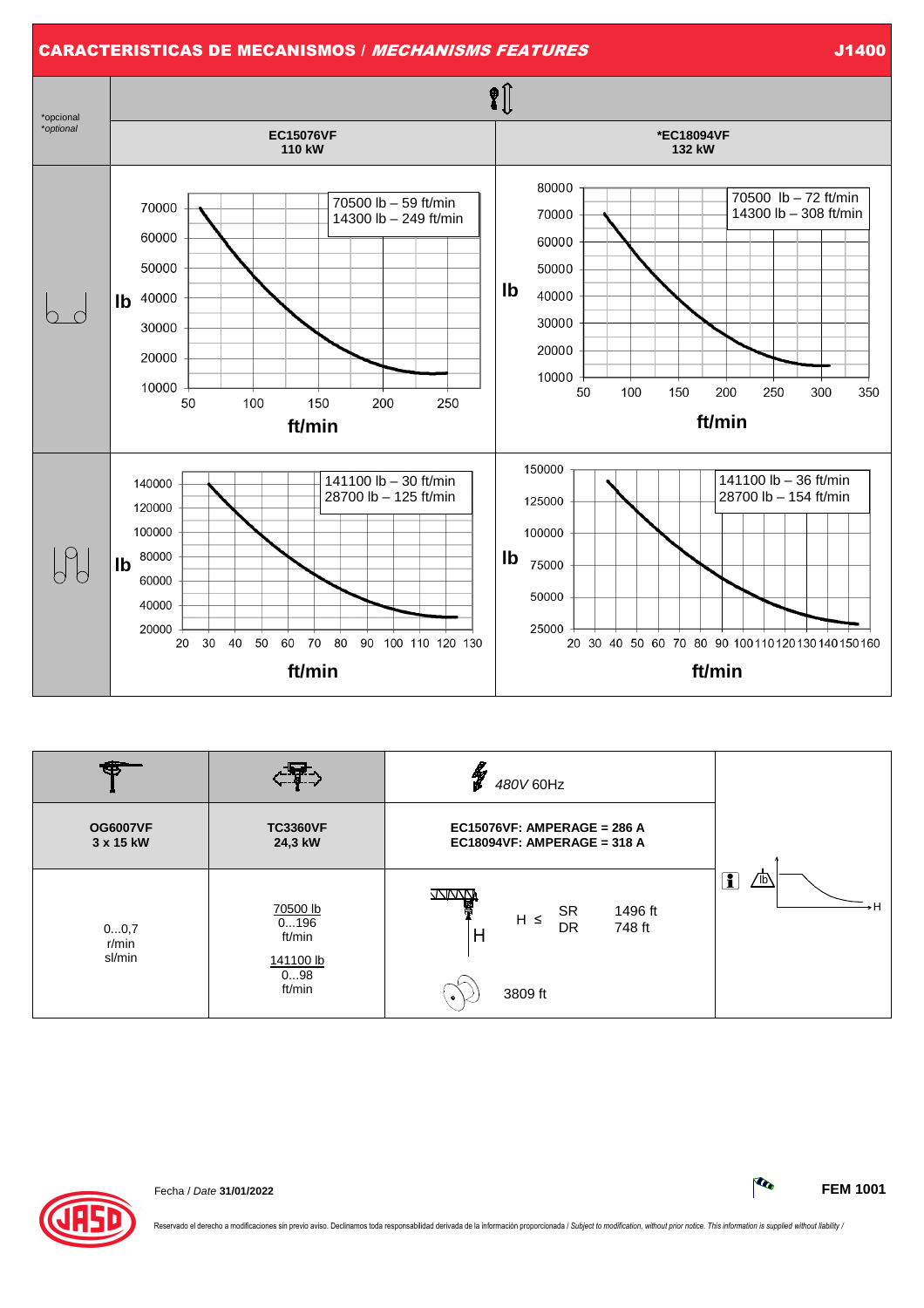| J1400<br><b>LISTA DE EMBARQUE / PACKING LIST</b>                                                               |                                                                             |                                                         |                                                                                                                                    |                                             |                                        |                                        |                                                   |  |
|----------------------------------------------------------------------------------------------------------------|-----------------------------------------------------------------------------|---------------------------------------------------------|------------------------------------------------------------------------------------------------------------------------------------|---------------------------------------------|----------------------------------------|----------------------------------------|---------------------------------------------------|--|
| <b>DENOMINACIÓN / DENOMINATION</b>                                                                             |                                                                             |                                                         |                                                                                                                                    | $L$ [ft]                                    | A [ft]                                 | H [ft]                                 | P / W [Lb]                                        |  |
| Torre<br>Tower                                                                                                 |                                                                             | <b>TSP20</b><br>TSP20-5.6<br>TSP24-5.6                  |                                                                                                                                    | 14.3<br>20.2<br>20.2                        | 7.5<br>7.5<br>9.0                      | 7.8<br>7.8<br>9.4                      | 12380<br>16900<br>18290                           |  |
| Larguero largo. reducción<br>Long crossbar. reduction                                                          |                                                                             | $^{\circ}$<br>ľ۳<br>I<br><b>TSP24/TSP20</b><br>H<br>IJd |                                                                                                                                    | 12.9                                        | 2.4                                    | 7.3                                    | 8430                                              |  |
| Larguero corto reducción<br>Short crossbar. reduction.                                                         |                                                                             | I<br>TSP24/TSP20<br>閲.<br>喎<br>⇒⊢⇔⊢A                    |                                                                                                                                    | 6.2                                         | 2.4                                    | 7.3                                    | 4120                                              |  |
| Torre asiento pista + base punta de torre + orientación<br>Slewing table + tower head base + slewing mechanism |                                                                             |                                                         |                                                                                                                                    | 17.0                                        | 8.0                                    | 8.3                                    | 47620                                             |  |
| Punta de torre<br>Tower head                                                                                   |                                                                             |                                                         |                                                                                                                                    | 18.3                                        | 7.3                                    | 7.3                                    | 16005                                             |  |
| Tramo de pluma                                                                                                 | PC22-11<br>PC22-12+tr<br>PC22-13<br>PC22-14<br>PC22-15<br>PPC <sub>22</sub> |                                                         | ェ<br>$\ensuremath{\mathsf{III}}\xspace$<br>${\sf IV}$<br>$\mathbf{II}$<br>V<br><u>MWWWWANANWWWWW</u><br>A <del>&gt;⊟</del><br>ll → | 35.7<br>33.9<br>17.7<br>34.1<br>34.1<br>4.0 | 7.6<br>7.0<br>6.8<br>7.0<br>6.8<br>7.7 | 8.7<br>8.2<br>8.2<br>8.2<br>8.2<br>9.6 | 19910<br>26900<br>12430<br>21300<br>18080<br>1870 |  |
| Jib section                                                                                                    | PT22-16<br>PT22-17<br>PT22-18<br>PT22-19<br>PPT <sub>22</sub>               | VI                                                      | I<br>VII<br>VIII<br>IX X<br><i>VAAMAAAAAAAAAA</i> AA                                                                               | 34.0<br>33.9<br>33.9<br>17.5<br>$4.0$       | 6.8<br>6.8<br>6.8<br>6.8<br>7.7        | 8.1<br>8.1<br>8.1<br>8.1<br>9.6        | 9315<br>7340<br>5390<br>3110<br>1760              |  |
| Contrapluma<br>Counterjib                                                                                      |                                                                             | CC18-1                                                  | $\mathbf{I}$                                                                                                                       | 24.6                                        | 7.1                                    | 3.7                                    | 12030                                             |  |
| Contrapluma<br>Counterjib                                                                                      |                                                                             | CC18-2                                                  | ェ<br>A                                                                                                                             | 22.2                                        | 7.1                                    | 4.2                                    | 11010                                             |  |
| Contrapluma<br>Counterjib                                                                                      |                                                                             | CC18-3<br>Α                                             |                                                                                                                                    | 18.0                                        | 6.9                                    | 2.2                                    | 5090                                              |  |
| Contrapluma<br>Counterjib                                                                                      |                                                                             | CC18-4                                                  | н                                                                                                                                  | 21.7                                        | 7.2                                    | 7.4                                    | 10690                                             |  |
| Contrapluma + Mec. Elevación /<br>Counterjib + Hoisting Mech. /                                                |                                                                             | $CC18-4 +$<br>EC                                        | А                                                                                                                                  | 22.8                                        | 7.6                                    | 8.0                                    | 28605                                             |  |



Fecha / Date **31/01/2022 FEM 1001**

Reservado el derecho a modificaciones sin previo aviso. Declinamos toda responsabilidad derivada de la información proporcionada / Subject to modification, without prior notice. This information is supplied without liabili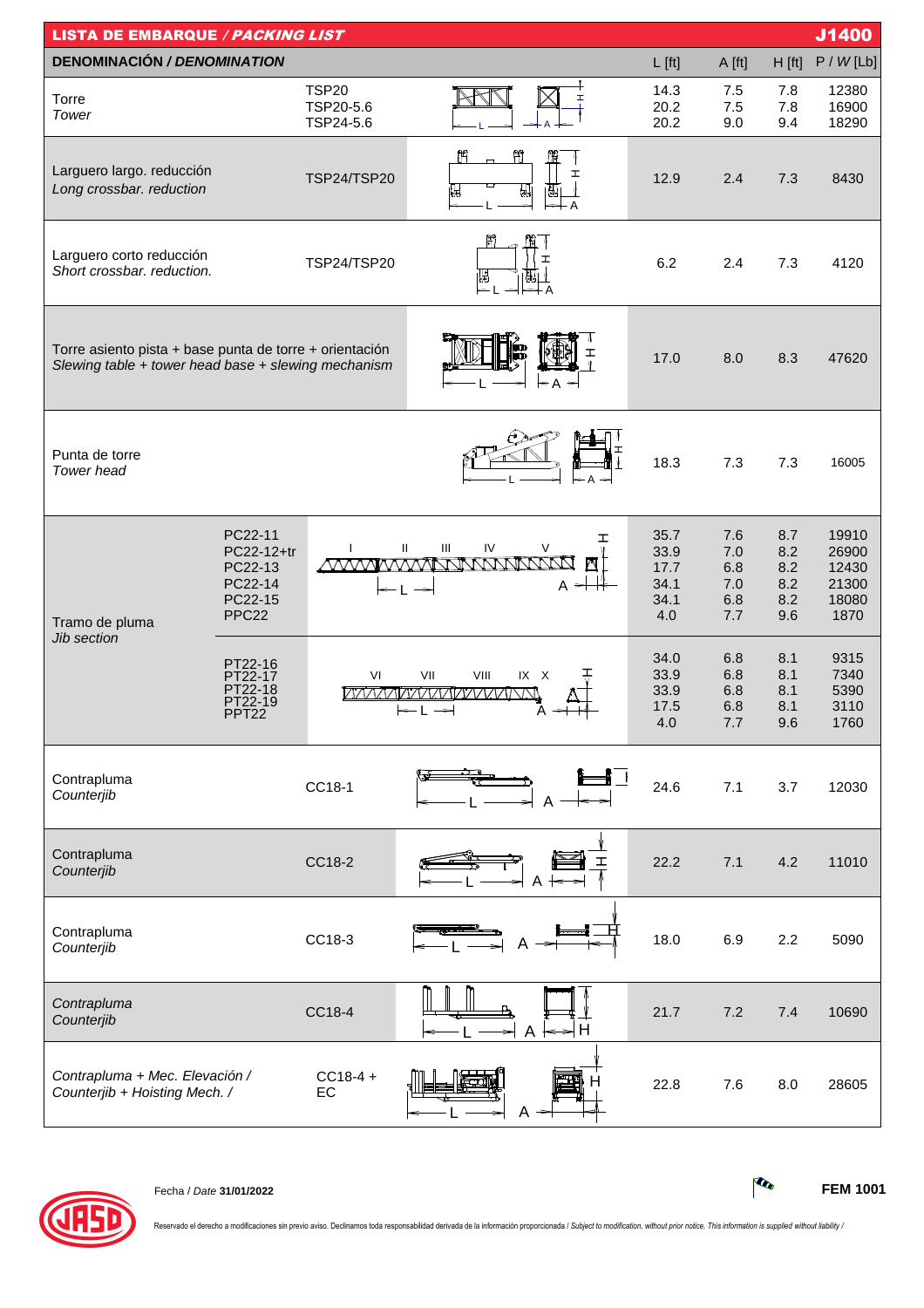| <b>LISTA DE EMBARQUE / PACKING LIST</b>                                  |                  |                                                        |                      |                   |                   | J1400                 |
|--------------------------------------------------------------------------|------------------|--------------------------------------------------------|----------------------|-------------------|-------------------|-----------------------|
| <b>DENOMINACIÓN / DENOMINATION</b>                                       |                  |                                                        | $L$ [ft]             | A [ft]            | H [ft]            | P / W [Lb]            |
| Polipasto<br>Hook assembly                                               | ST/DR            | $A \models$                                            | 7.6                  | 3.0               | 11.0              | 6440                  |
| Carro<br>Trolley                                                         | ST/DR            | Т<br>Α<br>∊<br>$\Rightarrow$                           | 12.1                 | 7.9               | 7.6               | 5690                  |
| Soporte y elevación (sin cable) /<br>Support and hoisting (without rope) |                  | $\leq A$                                               | 10.5                 | 7.6               | 6.6               | 17910                 |
| Armario eléctrico y plataforma<br>Electrical cabinet and platform        |                  | H<br>न<br>$\blacktriangleleft$ A $\blacktriangleright$ | 8.9                  | 5.2               | 7.8               | 2095                  |
| Plataforma y cabina<br>Platform and cabin                                |                  | Λ<br>ェ<br>$\leq$ A $\leq$                              | 12.0                 | 7.3               | 8.1               | 2450                  |
|                                                                          |                  | <b>TM20PASP-5.6</b>                                    |                      |                   |                   |                       |
| Transporte torre de montaje<br>Jacking cage transport                    |                  | Package 1.<br>п<br>$A-$                                | 38.1                 | 7.3               | 8.2               | 26270                 |
|                                                                          |                  | Package 2.<br><u>Amalyygine ilikki</u>                 | 38.3                 | 6.6               | 8.2               | 31810                 |
| Contrapeso / Counterweight                                               | Lastre / Ballast |                                                        | 12.5<br>12.5<br>12.5 | 1.9<br>0.9<br>0.6 | 4.9<br>4.9<br>4.9 | 13230<br>6615<br>4410 |